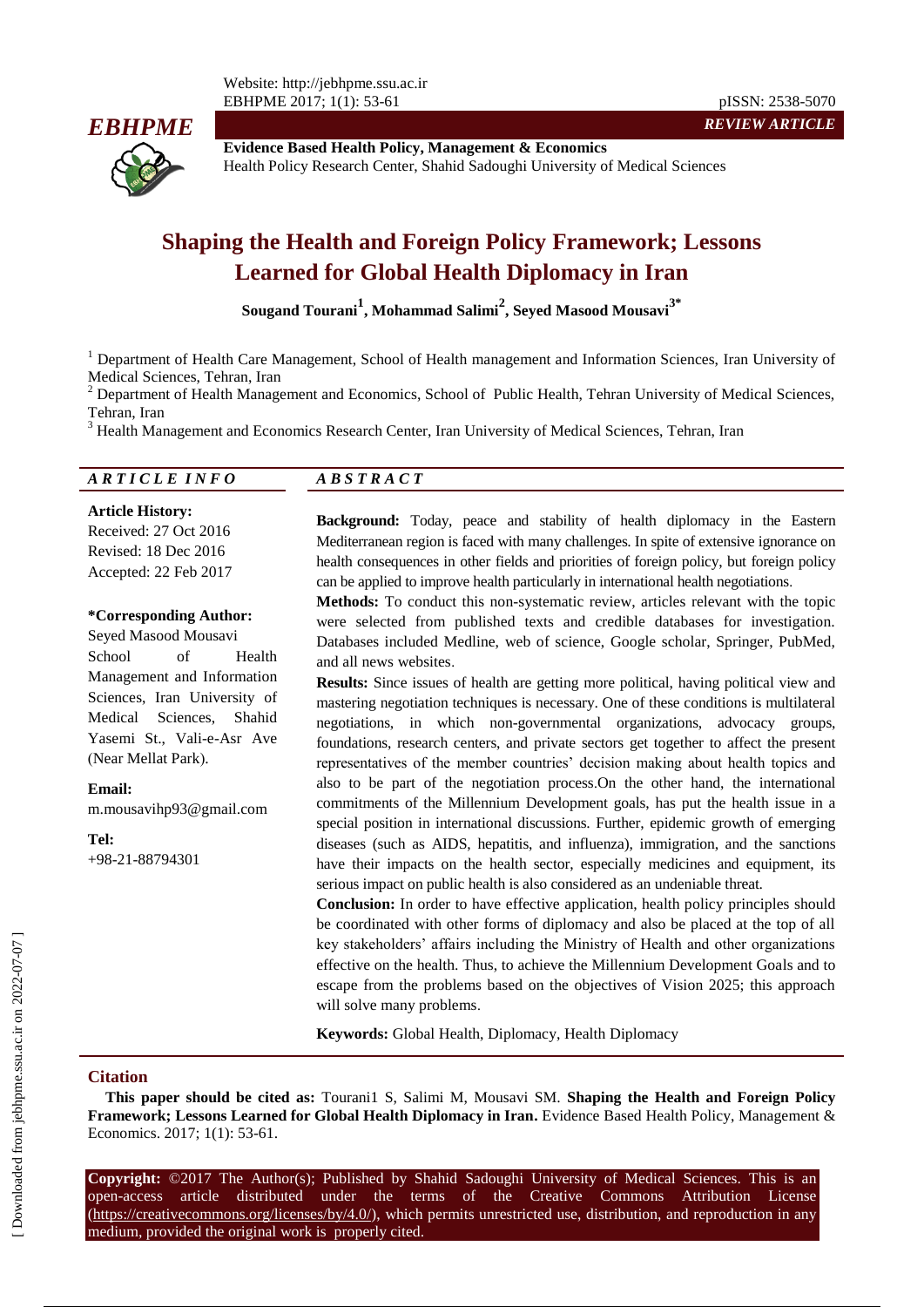# **Introduction**

**H**ealth diplomacy and global health problem<br>have been considered substantially in recent **Thave been considered substantially in recent** years. But they will be faced with many budget challenges in the future. In order to achieve the Millennium Development Goals by 2025, a common interaction between global health and foreign policies seems necessary to reach a common understanding (1). Establishing civil administrations in the World Health Organization (WHO) and its responsibility to global health is a symbol of increased attention to the concept of global health (2). Development of universities and academic centers' activities to publish articles on global health and health diplomacy, especially since 1970, is a clear indication of this issue's importance. This is so that international cooperation in the field of health topics has an older background, since 19th century.

On the other hand, issues of security, economy, and social justice are from the most important issues raised from the international negotiations' agenda; health is an integral part of all these concepts. For example, in the case of diseases spread, including epidemic of emerging and old diseases, security of community is threatened so that the role of institutions acting in relation with security is very bold with the field of health (3).

Effects of globalization on public health have created a new form of diplomacy to move towards the changing prospect of political and international relationships in the past years. In recent years, countries have tried to exploit health diplomacy to increase their power and interests; they also aimed to exclude the cross-border challenges that undermine global stability (4,5). Diplomacy is the practice or art of conducting international relations through negotiation, dialogue, treaties, etc. In its traditional sense, countries have been the only actors of diplomacy, but its new form includes informal and non-governmental actors additionally. In fact, the so-called New Diplomacy is describing change in foreign policy. In this framework, health diplomacy by bringing together the fields of public health, international relations, politic making, law, management, and economic focuses on negotiations (6).

Two main approaches can be distinguished in health diplomacy. The first approach considers health as a tool in the hands of diplomacy through which the foreign policy objectives are followed. In this approach health is considered as a punitive tool (such as sanctions) or incentive (financial and non-financial assistance). The second approach, however, tries to use the capacities of diplomacy to improve the health status and challenges facing it, such as providing health requirements or diplomatic support in international organizations and treaties. In fact, health is a common global concern and subject of transnational communications in this approach (4).

Challenges, such as organized terrorism, wars, political tensions, disasters, as well as man-made and natural disasters, all have endangered local people's health. Changes in weather and climate as well as environmental challenges not only have engaged the governments, but also affected the private sector. Global participation and cooperation is required to overcome these challenges and to achieve the sustainable development goals of the millennium. Existence of long borders between Iran and its neighbors has multiplied sensitivity in most cases, which correspondingly pronounces the necessity of cooperation in the field of health (7). Health problems not confined to the boundaries of a particular country that spread out in geographic regions or even in the whole world can be regarded as crises that require diplomacy at the level of health. SARS outbreak in 2003, followed by influenza type AH1N1 that had widely involved most countries were examples of health diplomacy need (5).

Numerous researches have been conducted in the field of health diplomacy and its application. The role of Japan in AIDS discussions, tuberculosis in G8 group (8), proposing establishment of a regional health trustee in Africa (9), the role of South American Nations Union in health issue (10), and cooperation of Department of State and Health in health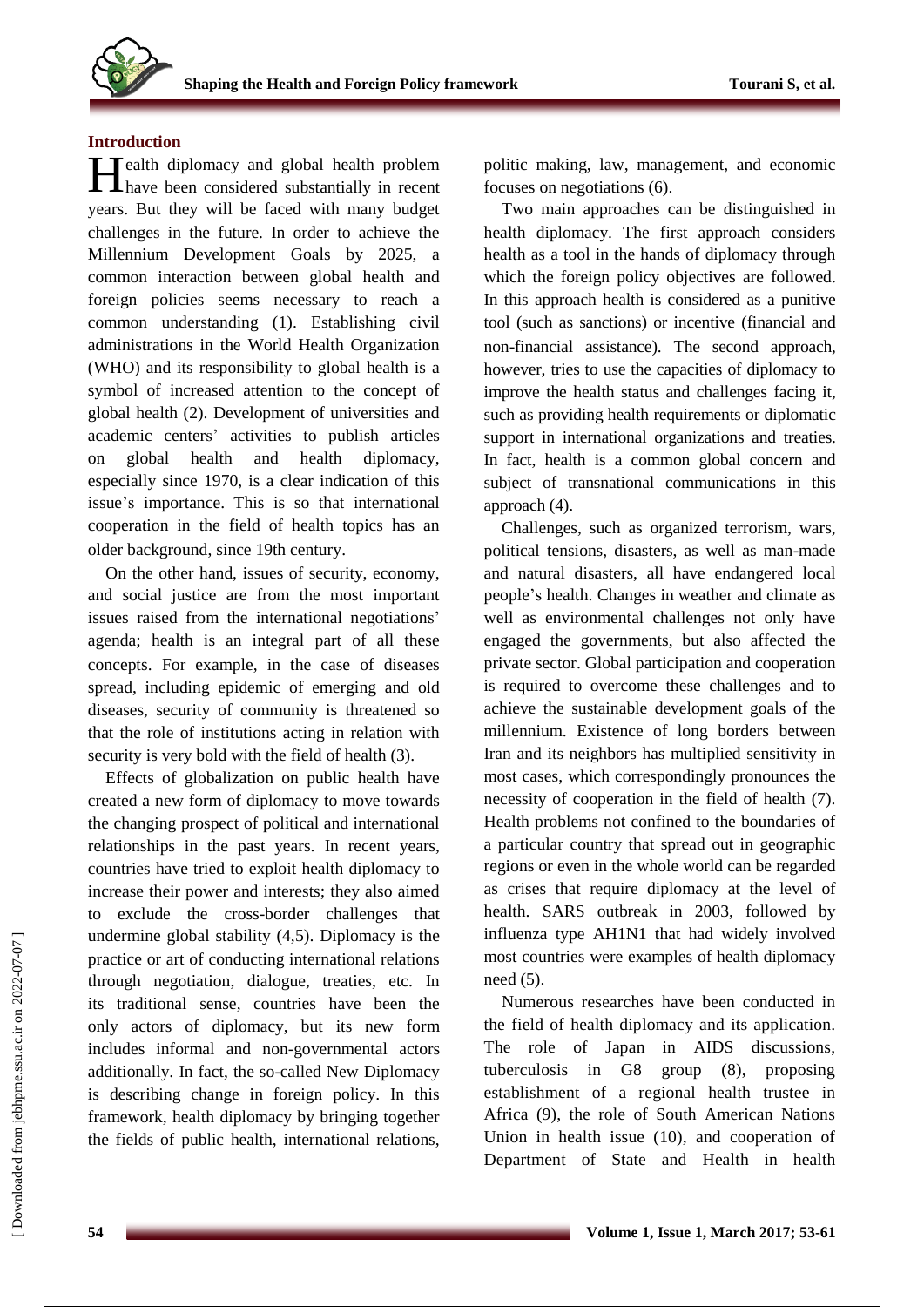

diplomacy (1,11), are among researches that to some extents have pointed out the health diplomacy concepts and applications. What is considered crucial nowadays is that global health has been widely emphasized.

Now the question is about its orientation for the future. This retrospective study presents the concept of health diplomacy and its two-way interaction with the world health that leads to some consequences in public health in Iran. In this article arguments applied by advanced governments to pay more attention to global health issues in foreign political negotiations are focused. So, this study aimed to use effective health diplomacy methods to improve health outcomes in Iran by taking advantage of these arguments and using the present techniques and capacities. The current research contains why to use this concept, the intermediate relationship between health diplomacy in foreign policy and health issues, and finally health diplomacy applications.

# **Materials and Methods**

This non-systematic review was conducted to describe the concept of health diplomacy and its relationship to global health in terms of its effects on health outcomes in 2016. The study was conducted in valid virtual websites and databases such as Medline, web of science, Google scholar, Springer, pub med, and all local news sites. For this purpose, confirmed researches and reports on the basis of this concept were extracted by using the following key words: global health, health diplomacy, and international health negotiation.

Primarily based on literature review, experiences of different countries in the field of health diplomacy were extracted. Then, to analyze the commonalities and differences of these experiences and information, a few key questions over the issue were designed. The questions investigated by researchers included: What is the global health diplomacy? Does the promotion of health have relationship with a proper foreign policy? What arguments are there from countries in relation to international control of the diseases, public health emergency situation, and new methods of deploying this approach? Finally, by taking the obtained information into account, researchers will analyze the proceedings and current status of health diplomacy strategy in Iran. They also will give recommendations to improve it with regard to economic, political, and regional situations.

Further, in the current study all ethical issues were observed based on the Helsinki Declaration.

# **Results**

# 1.Why health diplomacy**?**

A set of factors contribute at the confluence of global health, health diplomacy, and foreign policy. Global health challenges such as high prevalence of HIV and hepatitis, as well as epidemics of infectious diseases such as swine flu and etc. have put global health diplomacy at the center of attention. Global health diplomacy which previously had low priority today has changed to a serious alarm and is thus placed on the agenda setting of international health politicians.

In fact, national security and foreign policy interests met here, and health diplomacy approach was considered in a new form and context, in better words disparities in different aspects of health and the Millennium Development Goals (MDG), have opened a new path for charities and organizations like these to intervene and help achievement of this policy in the field of health (12,13) Looking at the evolution of global health, it can be concluded that global health is a crossspectral concept which was in interaction and relationship with owners in agriculture, education, environment, and international trade organizations (FTC) sectors. Each of these sections have impact on the ultimate indicators of people's health. Meanwhile, the role of strong political leaders such as George Bush, Hillary Clinton, and David Cameron in the field of global health diplomacy cannot be denied in recent years (14,15). The concept of health diplomacy is portrayed in Figure 1.

2. Global health and foreign policy, the role of health diplomacy

Experts believe that global health diplomacy has been derived from global health and foreign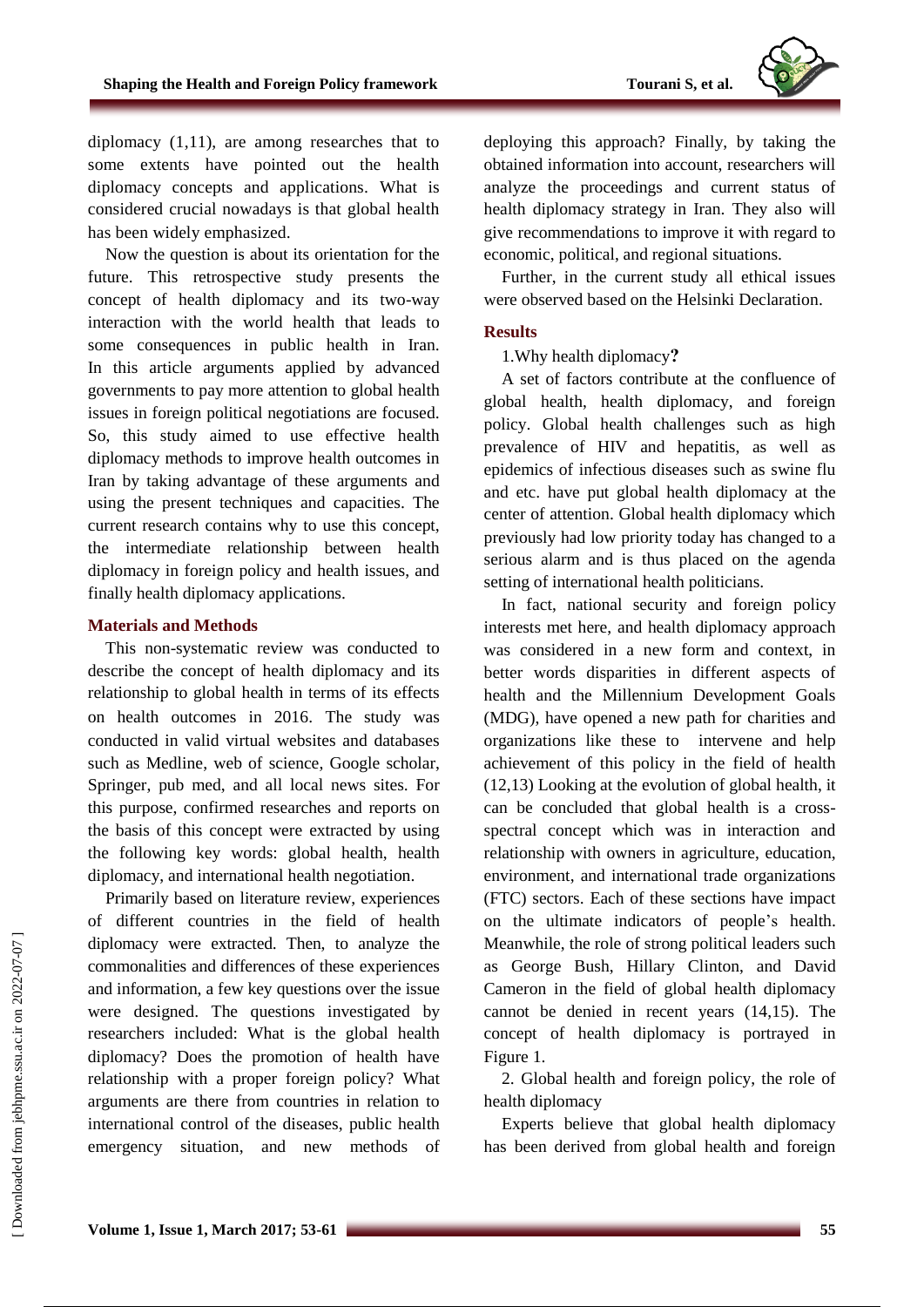policy objectives. On the other hand, global health advocates have introduced global health diplomacy as a special opportunity to raise global health status. In other words, significant issues in the field of health are placed in priority through health diplomacy with more attention to the way of resources' allocation. For example, the general director of World Health Organization has indicated that health diplomacy is a new issue of global health. Many foreign policy experts state the way of supporting health programs in achieving political objectives through using '' soft power and act' as well as 'enlightened self-interest " (16). According to the studies and opinions of experts in this field, in the case of not applying health diplomacy approach in the related topics the following consequences can be observed (17-19).

- 1. Consolidation of drug and vaccine ownership instead of trying to facilitate access to vaccines and medications.
- 2. Promoting use of substances harmful for people's health (such as tobacco, alcohol, junk food, etc.) refers to international laws of health.
- 3. Using fake vaccination programs in support of counter-terrorism actions and public confidence deprivation, which in turn endanger people's health.

Figure 2 shows health diplomacy pyramid as a tool of soft power (6).

Dual goals (health and policy) power sources (doctors and knowledge) + field variables (crisis of help and peace) = health diplomacy pyramid.

Examples of countries' cooperation in relation to international control of diseases:

Epidemic of SARS was controlled with cooperation of countries in the world and formation of an international network of disease diagnosis within 12 weeks. On the one hand, in control and prevention ofdiseases, interaction among the World Health Organization, United Nations, and Organization of Islamic Cooperations can be mentioned. One of the most influential people in this field, is Mr. Bill Gates who has allocated a significant charity source in Africa for control and eradication of diseases by vaccines

(20). In another example, diplomatic and official series of actors in the field of foreign policies can be mentioned to control outbreak of H5N1 disease or avian influenza which was in epedimic status in Indonesia in 2006. It can be noted that the issue was removed from the red status with negotiation (21). Briefly, with establishment of Global Health Diplomacy new office and by interaction of the World Health Organization and Ministry of Foreign Affairs as well as participation of dedicated ambassadors from different countries in implementation process, promotion of global health outcomes can be observed (6).

One of the positions of health diplomacy exploitation is the public health emergency status. This status is an official statement stated by the WHO in 2014 on the basis of International Health Regulation that is announced at the time of crises that can endanger public health on a global level. After announcement of this statement the 194 WHO members are required to apply all their facilities and forces to manage and prevent from continuance of the crisis (22). The public health emergency has been declared in Iran three times:

- At the time of pandemic flu in 2009
- At the time of polio return after its global eradication in May 2014
- In September 2014, for epidemic of Ebola in West Africa

With reference to the above examples and through a brief analysis, key stakeholders and actors in implementation of this policy (health policy) can be mentioned. Meanwhile, role of nongovernmental organizations (such as private companies, charities, NGOs and civil society groups) is much more significant. To do this, creation of public and private engagement networks with media involvement makes implementation of this approach (GHD) more dynamic in the national and international level (4). In Table 1, for example a set of actions included in the format of health diplomacy concept are expressed (5).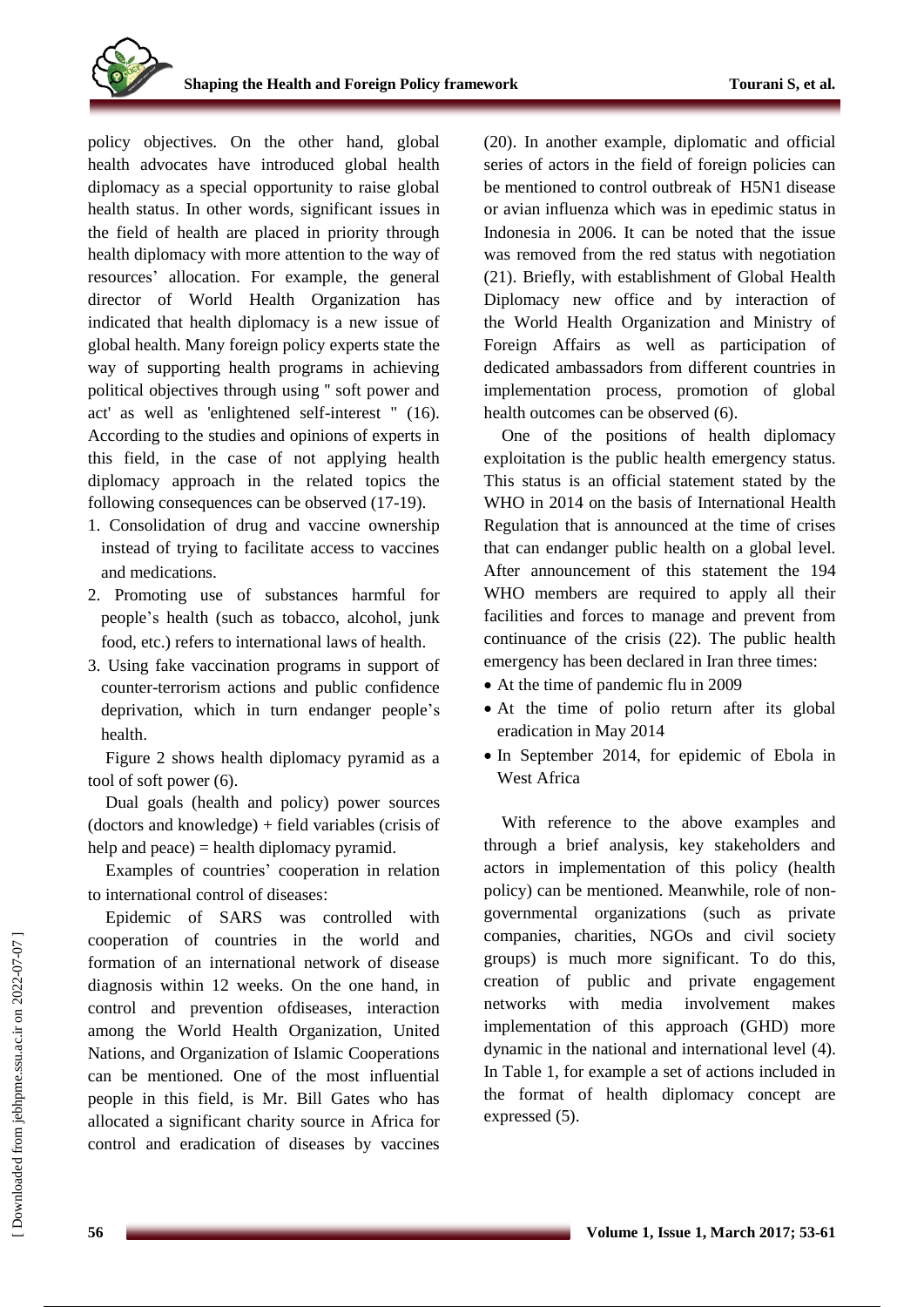**Table 1.** Example of Global Health Diplomacy activity types

- Official international bilateral and multilateral negotiations
- Negotiations on the WHO tobacco control convention
- Multilateral diplomacy
- Creation of Global Fund to fight against AIDS, Tuberculosis, and Malaria
- Family planning meeting in London in 2012
- $\bullet$  Interactions between health players of a country with other players in other countries
- Support of America's staffs in inclusion of family planning services in Ghana's national health insurance program
- USA's ambassador contact for more financing on Malawi children survival programs







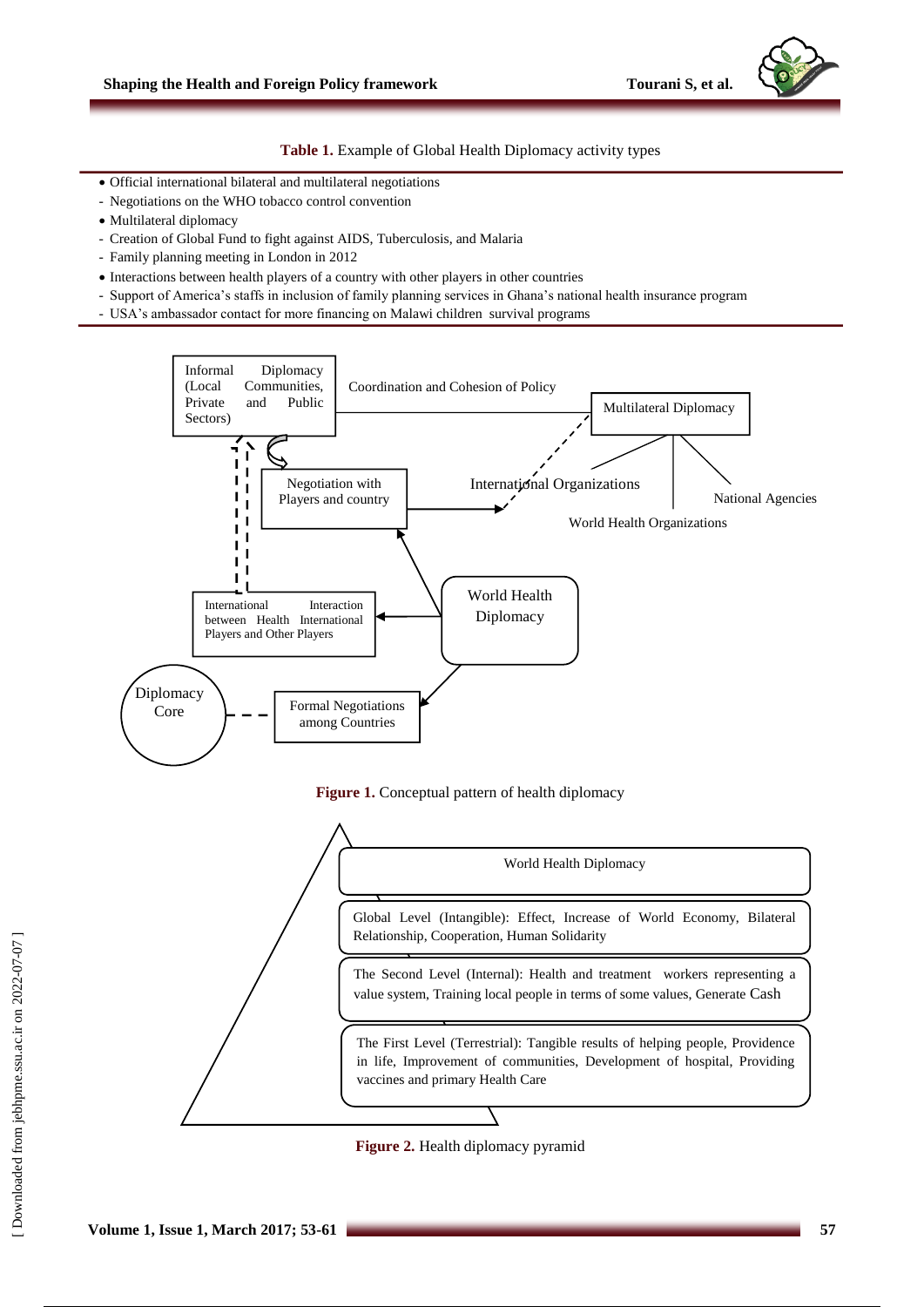#### **Discussion**

Global health is a growing challenge in health diplomacy. Perhaps the key question in this context is how to implement this strategy by observance of justice in the light of health indices. Type A flu epidemic experience showed that countries should have more cooperation in diseases of international importance. By complete readiness of countries to confront diseases with international spread risk, it is meant that disease should be detected, diagnosed, and treated spontaneously and other countries of the world need to be informed about it (21).

New health regulations have recommended that in all countries to implement international health regulations, systems should be defined based on training human resources and special laboratories sholud be establieshed for diagnosis of international diseases (22). Health diplomacy efforts in achieving the strategic priorities of public health should make governments more determined in composition of foreign policy statements and health subjects in foreign policy decisions (4).

Group Five, is a very good example of health diplomacy to develop cooperation among countries. This group consists of Iran, Afghanistan, Pakistan, Iraq, and the World Health Organization. By taking into account the widespread prevalence of infectious diseases, such as Ebola and influenza in the international community it can be said that poverty, injustice, and factors affecting health can increase morbidity and diseases; control of such problems needs global cooperation.

Health-oriented cooperation programs among developing countries, that has been named South-South cooperation is one of the prominent examples for this type of diplomacy. Health can act as the introduction and complementary of foreign policy and plays its critical role as a component integrated with it. In opposition with environmental health threats, commonand coordinated actions by several neighboring countries will certainly be the most effective method.

Existence of long borders between Islamic Republic of Iran and its neighbors, has multiplied sensitivity of most above issues. Because of this, these cases turn our attention to the fact that health diplomacy with neighboring countries is not a choice but a necessity (7,23). Issues such as climate changes, population migration, economic instability, infectious diseases, and etc have led to changes in foreign policy and as a result a change in diplomacy. Therefore, a wider range of issues has been placed on the agenda of new diplomacy so that the new approach of diplomacy in the 21st century is to focuse on global health (24).

In this regard, many developed countries have obviously defended use of global health as a means to develop foreign policy and referred to it as the smart power. Countries of group eight have paid unprecedent attention to health issues over the past decade , even leaders of these governments have participated in the meetings such as the International AIDS Conference or International Workshop of flu control. In the Oslo statement, also, the foreign ministers of seven countries emphasized on the need of close relation between global health and foreign policy. In general, in today's world, it is believed that the close interaction between foreign policy and public health is appropriate and within the framework of mutual interests (25).

In many countries an official at the level of general director or deputy minister has been appointed in foreign affairs to expand health diplomacy. Thus, taking the same action in Iran's ministry of foreign affairs, in addition to providing opportunity for the Health Ministry to enter this realm, provides new diplomacy opportunities for foreign affairs (6). In better words, if they previously said "Healthy human is the center of development" today it must be said that "Healthy human is the center and product of development" this is under the shadow of correct diplomacy in the health field (5,16,17,20,26,27).

Lack of relevant documents and reports in Iran can be pointed out as the study limitations, and also referring to the related experiences and studies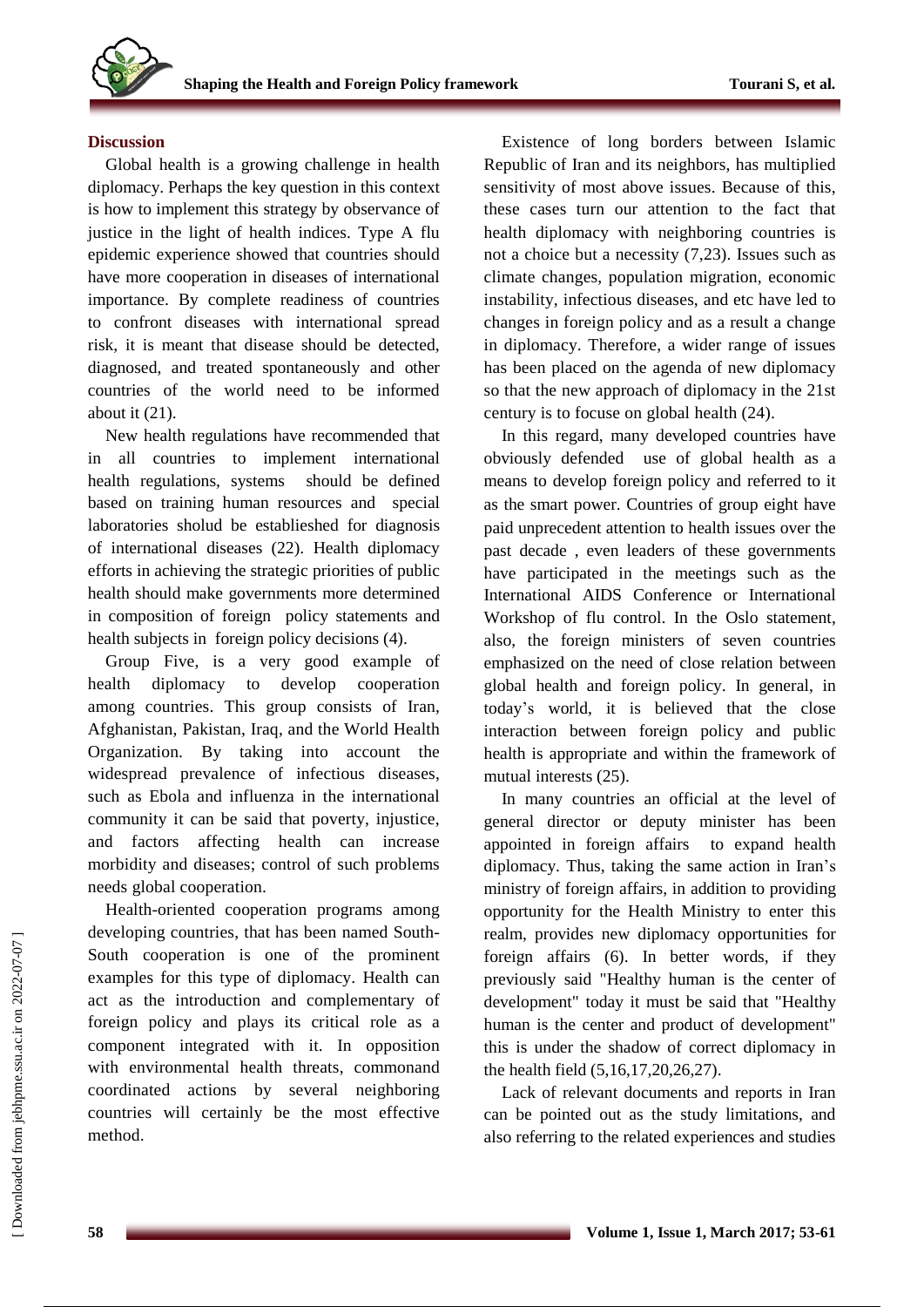

was not possible due to the lack of sufficient and dominant experiences at the ministry level.

#### **Conclusion**

Effects of globalization on public health have created a new form of diplomacy to move toward the changing prospect of politics and international relations. In recent years, countries have tried to benefit from health diplomacy in order to increase their power, advance their interests, and of course, exclude the cross-border challenges that undermine global stability.

Therefore, much broader range of issues has been put on the agenda of the new diplomacy so that a new approach of diplomacy is focusing on global health in the 21st century. In this framework, health diplomacy by bringing together fields of public health, international relations, policy making, law, management, and economics focuses on discussions that forms and manages environmental policies to improve public health status. This concept pursues two main objectives; the first to develop a systematic and proactive approach to identify the current and future fundamental changes that endanger the public health in the world, and the second to create a capacity among member countries to support collective action to use the opportunities and reduce health risks.

In response to this crisis and international

beneficiaries' concern, applying principles of global health diplomacy in the form of HIV prevention and other emerging diseases as well as controlling human behaviors seems an appropriate approach according to the existing laws. For this purpose, principles of health diplomacy to have effective use, should be coordinated with other forms of diplomacy and be placed on top of all key stakeholders' affairs including the Ministry of Health and other organizations that are effective on the health. Thus, in order to achieve the Millennium Development Goals, escape from problems, and according to the goal of Vision 2025, the need to solve many problems through this approach will solve a lot of problems.

# **Acknowledgments**

The authors would like to thank the professors who planted the idea into my mind.

#### **Conflict of interests**

The authors had no conflict of interests.

# **Authors' contributions**

Mousavi SM designed research; Torani S, Salimi M and Mousavi SM; Mousavi SM, Salimi M wrote the paper. Mousavi SM had primary responsibility for final content All authors read and approved the final manuscript.

# **References**

- 1) Michaud J, Kates J. Global health diplomacy: advancing foreign policy and global health interests. Global Health: Science and Practice. 2013; 1(1): 24-8. doi: 10.9745/GHSP-D-12-00048.
- 2) Pibulsonggram N, Amorim C, Douste-Blazy P, Wirayuda H, Støre JG, Gadio CT. Oslo ministerial declaration–global health: a pressing foreign policy issue of our time. Lancet. 2007; 369(9570): 1373-8. doi: 10.1016/S0140-6736 (07) 60498-X.
- 3) Kickbusch I, Novotny TE, Drager N, Silberschmidt G, Alcazar S. Global health

diplomacy: training across disciplines. Bulletin of the World Health Organization. 2007; 85(12): 971-3.

- 4) Drager N, Fidler DP. Foreign policy, trade and health: at the cutting edge of global health diplomacy. Bulletin of the World Health Organization. 2007; 85(3): 161-244.
- 5) KatzR, Kornblet S, Arnold G, Lief E, Fischer JE. Defining health diplomacy: changing demands in the era of globalization. Milbank Quarterly. 2011; 89(3): 503-23. doi: 10.1111/j.1468-0009.2011.00637.x.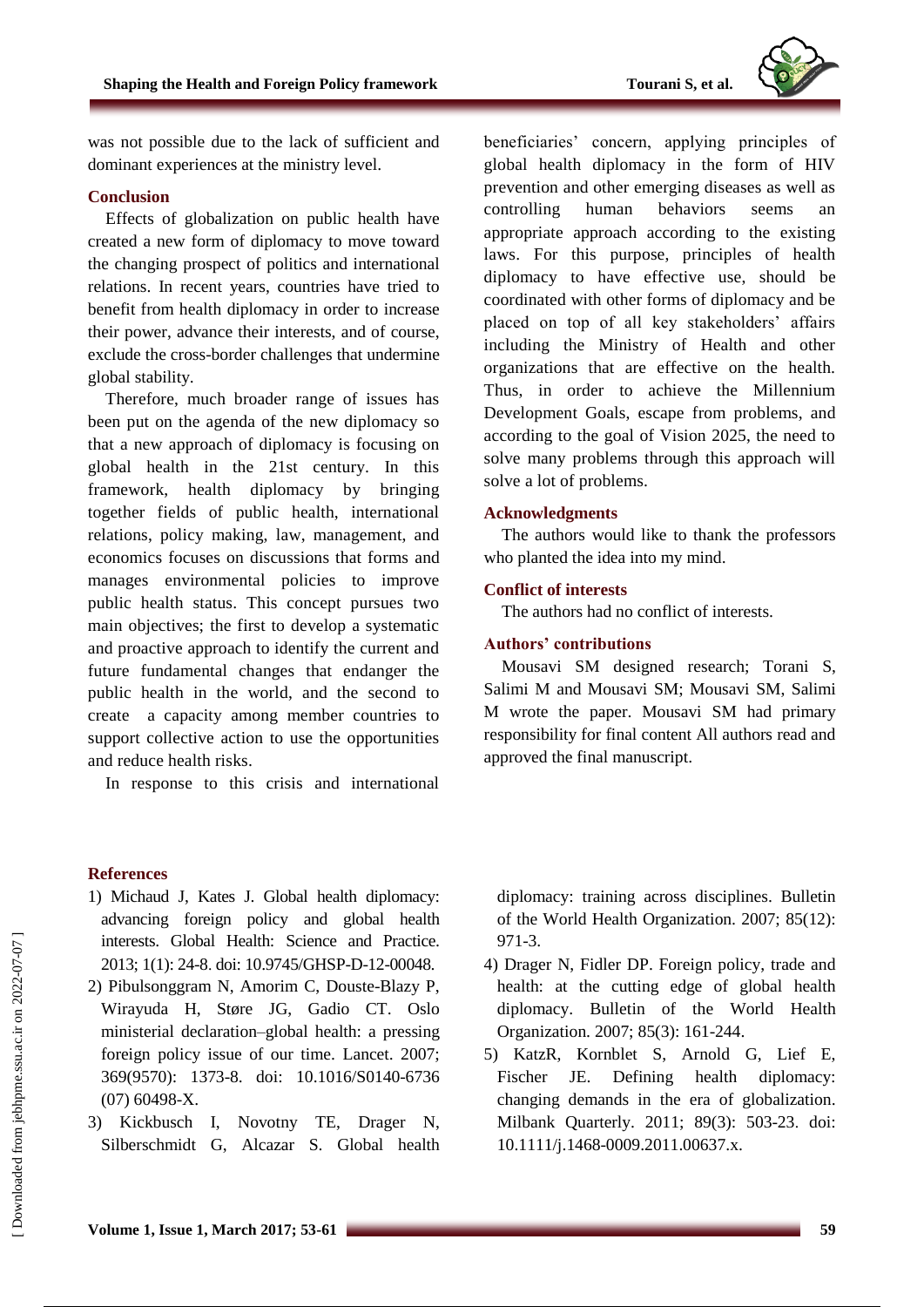

- 6) Grix J, Brannagan PM, Houlihan B. Interrogating states' soft power strategies: a case study of sports mega-events in Brazil and the UK. Global Society. 2015; 29(3): 463-79.
- 7) Pezeshkian M. The fourth meeting of health diplomacy in the Eastern Mediterranean regional office in Cairo. Available from URL: [http://drpezeshkian.ir/component/content/article/](http://drpezeshkian.ir/component/content/article/21-content-silder/1506) [21-content-silder/1506.](http://drpezeshkian.ir/component/content/article/21-content-silder/1506) Last Acsess: April 15, 2015. [In Persian]
- 8) Abe S. Japan's strategy for global health diplomacy: why it matters. The Lancet. 2013; 382(9896): 915-6. doi: 10.1016/S0140-6736 (13) 61639-6.
- 9) Penfold ED, Fourie P. Regional health governance: A suggested agenda for Southern African health diplomacy. Global Social Policy. 2015; 15(3): 278-95. doi: 10.1177/ 1468018115599817.
- 10) Herrero MB, Tussie D. UNASUR Health: A quiet revolution in health diplomacy in South America. Global Social Policy. 2015; 15 (3): 261-77. doi: 0.1177/1468018115599818.
- 11) Labonté R, Gagnon ML. Framing health and foreign policy: lessons for global health diplomacy. Globalization and Health. 2010; 6(14): 1-19. doi: 10.1186/1744-8603-6-14.
- 12) Elbe S. Should HIV/AIDS be securitized? The ethical dilemmas of linking HIV/AIDS and security. International Studies Quarterly. 2006; 50(1): 119-44.
- 13) Feldbaum H, Patel P, Sondorp E, Lee K. Global health and national security: the need for critical engagement. Medicine, Conflict and Survival. 2006; 22(3): 192-8. doi: 10.1080/13623690600772501.
- 14) Faid M. Tackling cross-sectoral challenges to advance health as part of foreign policy. Available from URL: http://www. fni.no/doc&pdf/ FNI-R0212.pdf. Last Access: Oct 5, 2012.
- 15) Merson M, Page K. The dramatic expansion of university Engagement in global health: implications for US policy: a report of the CSIS Global Health Policy Center. USA, Washington: CSIS; 2009. 18.
- 16) Chan M, Store JG, Kouchner B. Foreign policy and global public health: working together towards common goals. Bulletin of the World Health Organization. 2008; 86(7): 498-9 .PMCID: PMC2647489.
- 17) Maleewongz U, Eksaengsri A, Paothong P. Impact on access to medicines from TRIPS-Plus: a case study of Thai-US FTA. Southeast Asian J Trop Med Public Health. 2010; 41(3): 667-77. PMID: 20578557.
- 18) UNDP U. The potential impact of free trade agreements on public health. Available from URL:http:/[/www.unaids.org/sites/.../JC2349\\_Issu](http://www.unaids.org/sites/.../JC2349_Issue_Brief_Free-Trade-Agreements_en_0.pdf.%20Last) e Brief Free-Trade-Agreements en 0.pdf. Last Access: May 3, 2012.
- 19) Walsh D. Fallout of Bin Laden raid: aid groups in Pakistan are suspect. New York Times. Available from URL: http:// www.nytimes.com /.../bin-laden-raid-fallout-aid-groups-in-pakistanare-suspect.html. Last Access: May 2, 2012.
- 20) Kaufmann JR, Feldbaum H. Diplomacy and the Polio Immunization Boycott in Northern Nigeria. Health Affairs. 2009; 28(4): 1091-1101. doi: 10.1377/hlthaff.28.4.1091.
- 21) Irwin R. Indonesia, H5N1, and global health diplomacy. Global Health Governance. 2010; 3(2): 1-21.
- 22) World Health Organization. Alert, response, and capacity building under the International Health Regulations (IHR). World Health Organization Website. Available from [URL:](http://www.who.int/ihr/about/en/.%20Last)  [http://www.who.int/ihr/about/en/. Last](http://www.who.int/ihr/about/en/.%20Last) Access: June 23, 2014.
- 23) Morakabati Y. Deterrents to tourism development in Iran. International Journal of Tourism Research. 2011; 13(2): 103-23. doi: 10.1002/jtr.1882.
- 24) Brown MD, Mackey TK, Shapiro CN, Kolker J, Novotny TE. Bridging public health and Foreign affairs: the Tradecraft of global health diplomacy and the role of health attachés. Sci Diplomacy. 2014; 3(3). 1-12.
- 25) Kirton J, Guebert J. Canada's G8 global health diplomacy: Lessons for 2010. Canadian Foreign Policy Journal. 2009; 15(3): 85-105. doi: 10. 1080/ 11926422.2009.9673493.